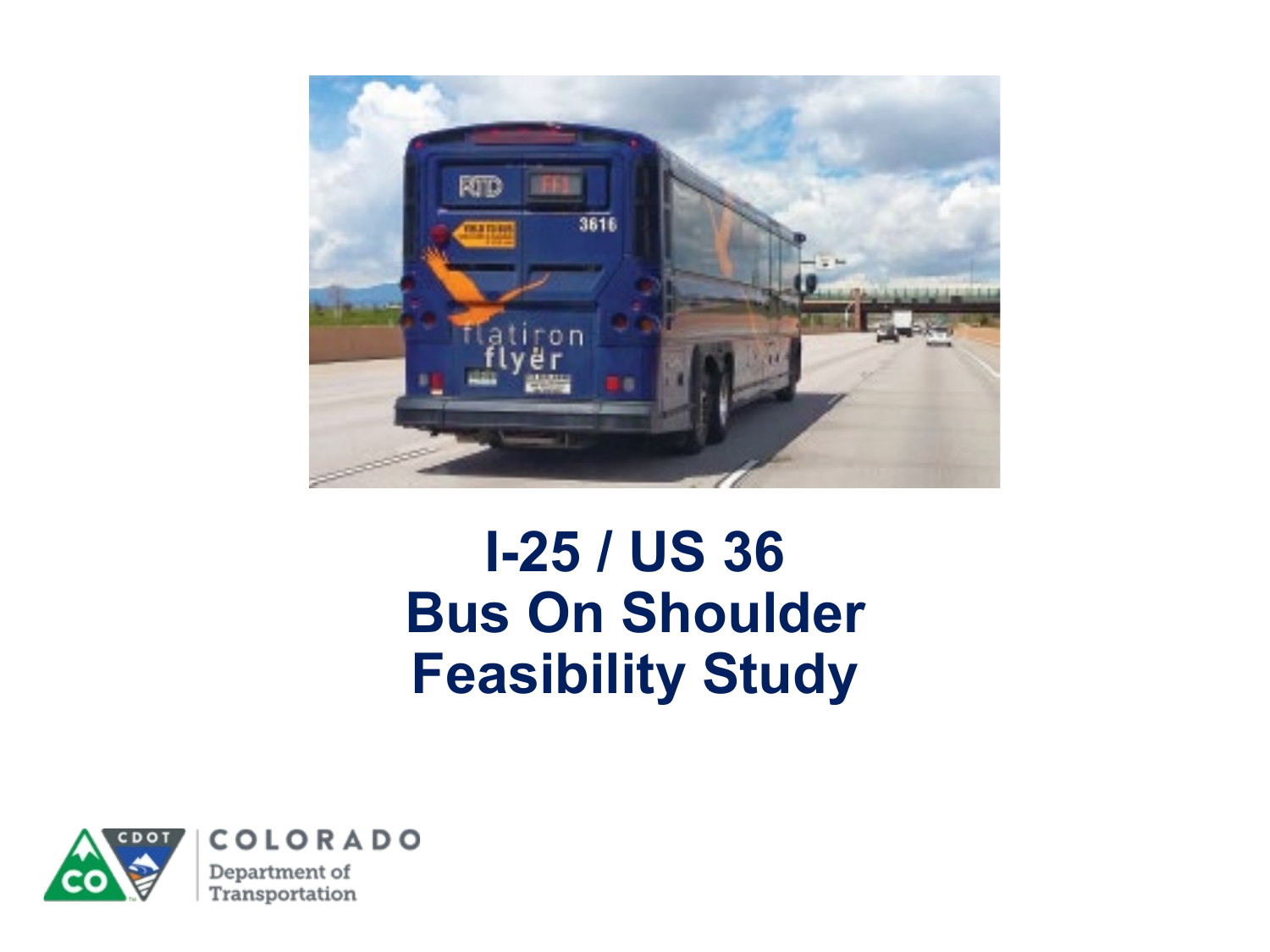## **Project Background**

- Northwest Area Mobility Study (NAMS) 2014
	- Evening reverse commute direction into downtown Denver:



- Buses must travel within congested traffic.
- Short Term Recommendation Investigate Bus On Shoulder (BOS) to bypass congestion and improve reliability.
- Long Term Recommendation Identified options to modify reversible lane facility (e.g. convert to bi- directional operation).
- *This study is assessing the feasibility of the short term recommendation of the NAMS study. Options involving the reversible lane facility were outside of the project scope.*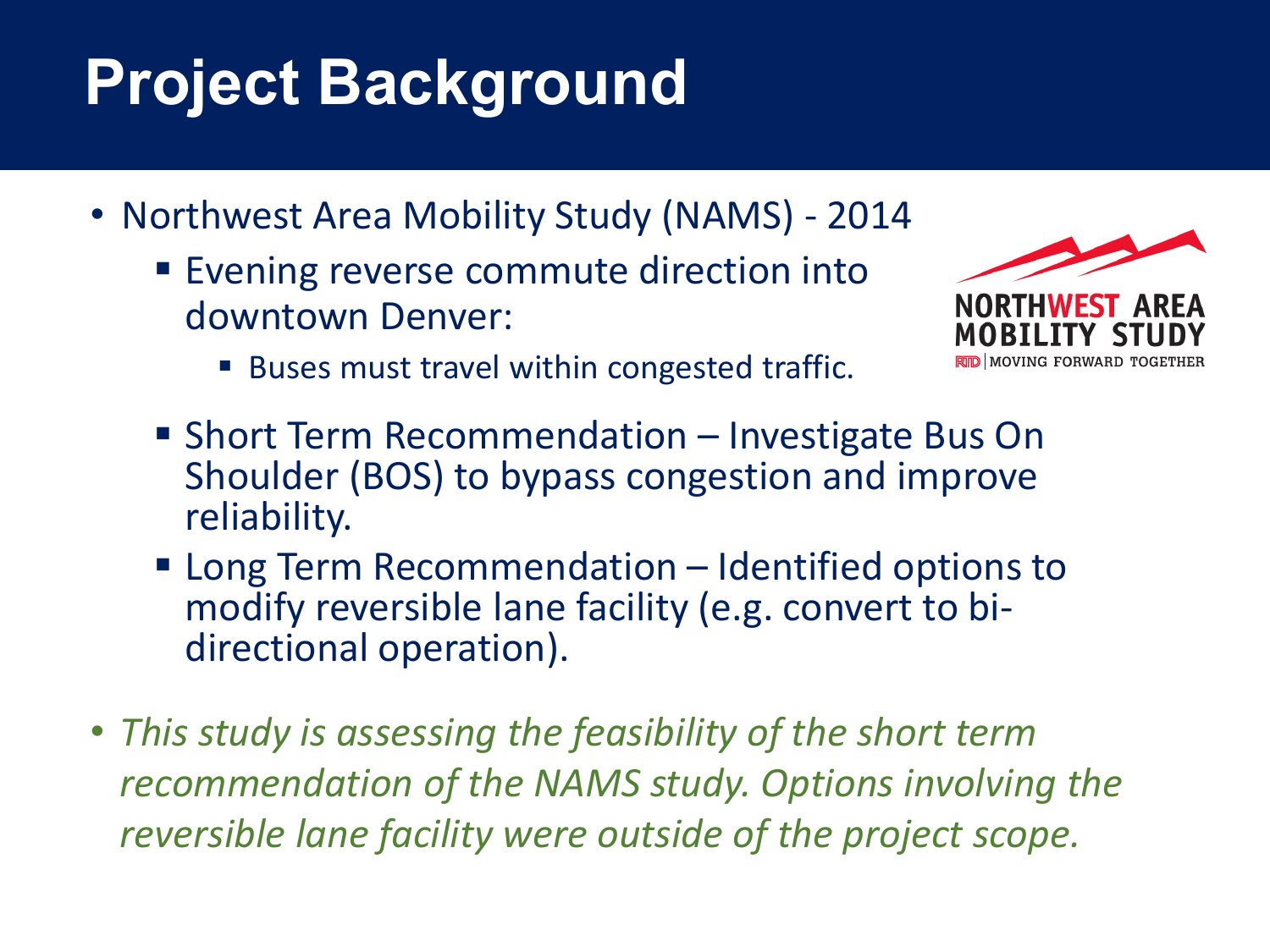## **Study Area**

#### Segment 1: I-25: C-470 to Broadway *Segment 2: I-25: Broadway to 20th St*

- *Lower priority segment*
- *Low bus volumes, buses only use a portion of Segment 2*
- *Future bus use is being considered as part of a separate study (Central I-25 PEL).*

Segment 3:

- Seg. 3A: I-25/20<sup>th</sup> St to US 36/Pecos St
- Seg. 3B: I-25:  $20<sup>th</sup>$  St to 84<sup>th</sup> Ave.

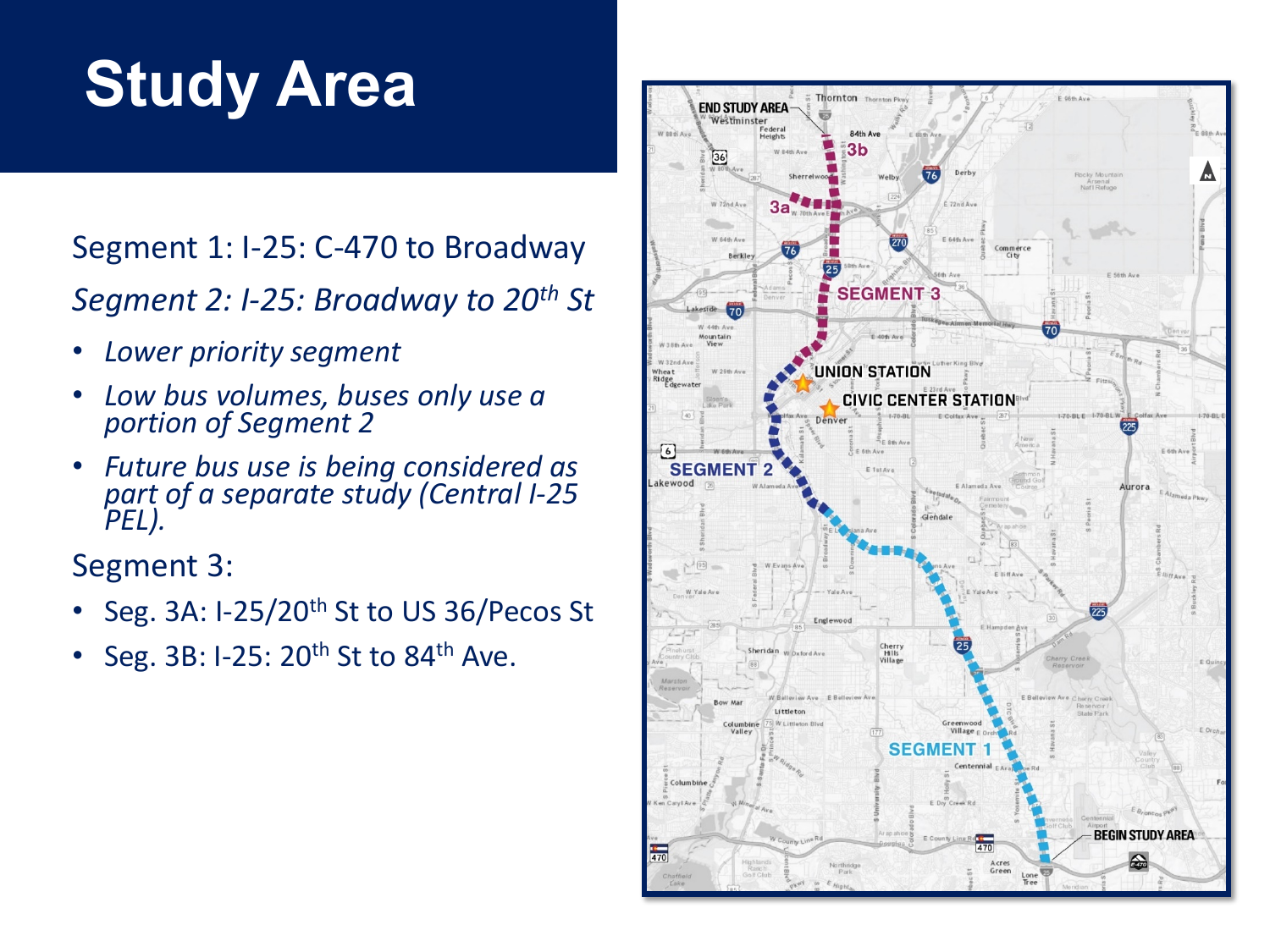### **Researching for Safety Analisys**

#### Agency/ **Safety considerations** publication CDOT (2016) Draft The IGA should detail under what conditions or lack of meeting goals of safety performance measures would warrant the decision to suspend the BOS Guidelines operation. BOS operations would not be permitted on shoulders of state highways which are used by bicyclists. Consideration of illuminating shoulders for BOS operations should be made; however, current practices have not required this. **FHWA (2016) Use** In the USA, there have been no major safety issues with part-time bus shoulder use, and studies have been inconclusive as to whether shoulder use has of Freeway a positive, negative, or negligible impact on crash frequency. Shoulders for **Travel Report TCRP Report 151** Safety experience to date has been excellent over a wide range of operating environments. There have been no reported statistically significant findings A Guide for with respect to crash analysis for BOS pilot projects and few accidents have been reported, most of which have been minor side-mirror sideswipes. **Implementing Bus** Consideration should be given to using flasher lights while running on the shoulder, most but not all BOS projects require this and the lights appear to on Shoulder help increase visibility of buses operating on the shoulder. **Systems (Martin &** Levinson 2012) Minnesota Safety experience of bus on shoulder lanes in Minnesota has been excellent. In the first 15 year of BOS operation in Minnesota there was one injury crash, which was a fatal accident where the bus driver was found not to be at fault. Between 1991 and 2001, there were only 20 accidents on the shoulder involving a bus, and all of the crashes resulted in property damage only. In 2003 there were 21 BOS accidents, 19 of which were sideswipe mirror hits. Most BOS accidents consist of minor scrapes or mirror clips. Metro Transit reserves only \$7,000 per year for damages resulting from BOSrelated accidents. Buses should use four-way flashers while operating in the shoulder. Illinois During the first three years of operations, there were two passenger car and bus collisions on the left side shoulder. The first crash had no recorded injuries and the second crash had recorded injuries to the bus passengers. California During the 12-month study period, there were no transit-related accidents and there were no accidents involving vehicles stopped for emergency issues in the transit lane. The California Department of Transportation (Caltrans), the California Highway Patrol, and freeway patrol crews reported no safety or operational issues associated with the demonstration project. While no statistical analysis of the crash data was reported, the crash rates appeared to decrease on the sections of highway with the transit lanes during the study period.

#### Table A.5: Engineering Safety Findings from Literature Review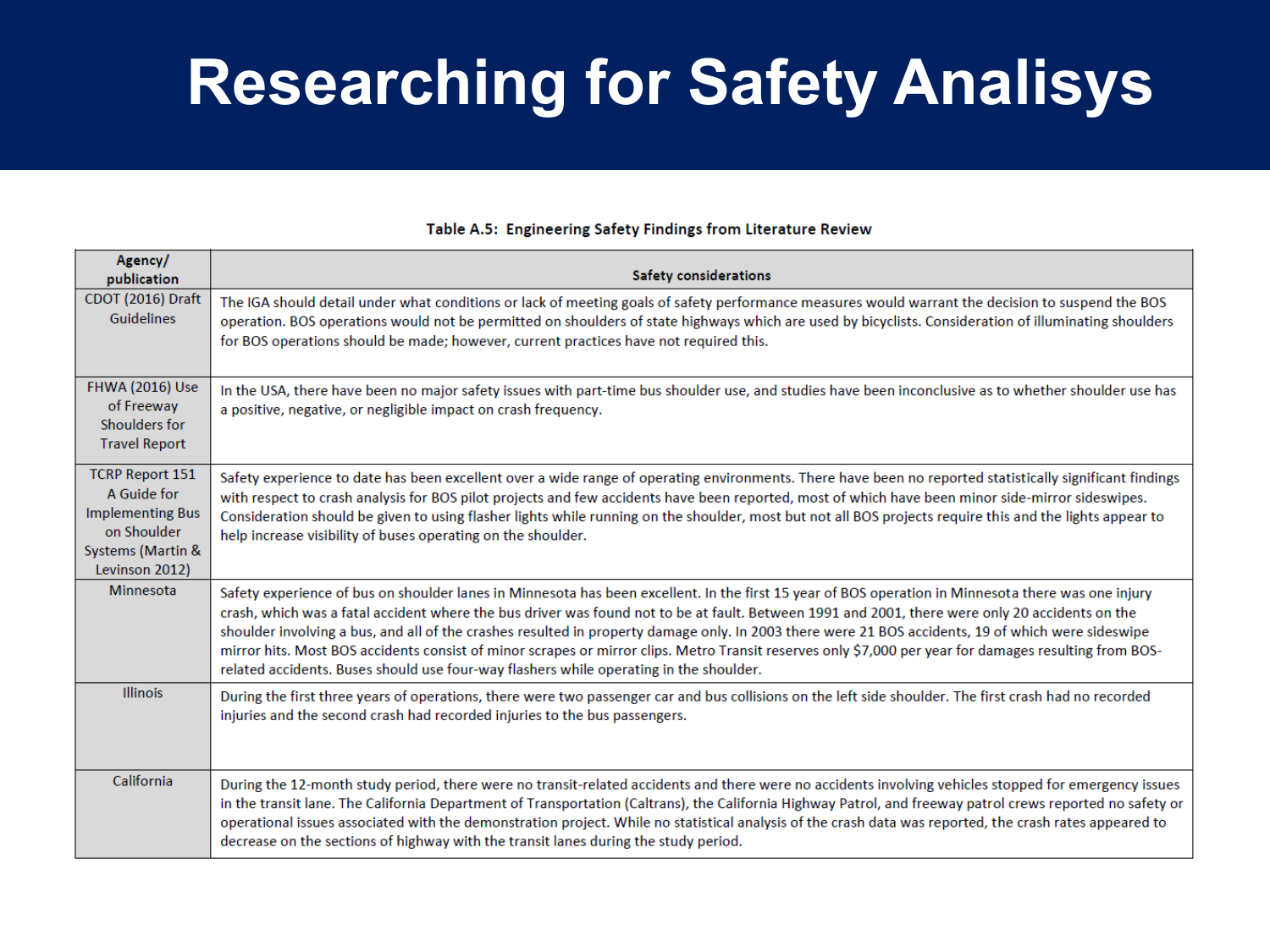## **BOS – What It Is/Isn't?**

#### **What it is (criteria based on CDOT Policy)**

- $\checkmark$  Buses only use when speeds < 35 mph in general purpose lanes.
- $\checkmark$  Maximum bus speed on shoulders is 35 mph.
- $\checkmark$  Bus drivers have discretion on when to use.
- $\checkmark$  Designed to avoid higher conflict interchange ramps.

#### **What it isn't**

- X Not high volumes of buses predicted to use shoulders.
- X Not anticipated to have substantial impact on other shoulder uses BOS secondary priority to enforcement, maintenance, disabled vehicles, etc.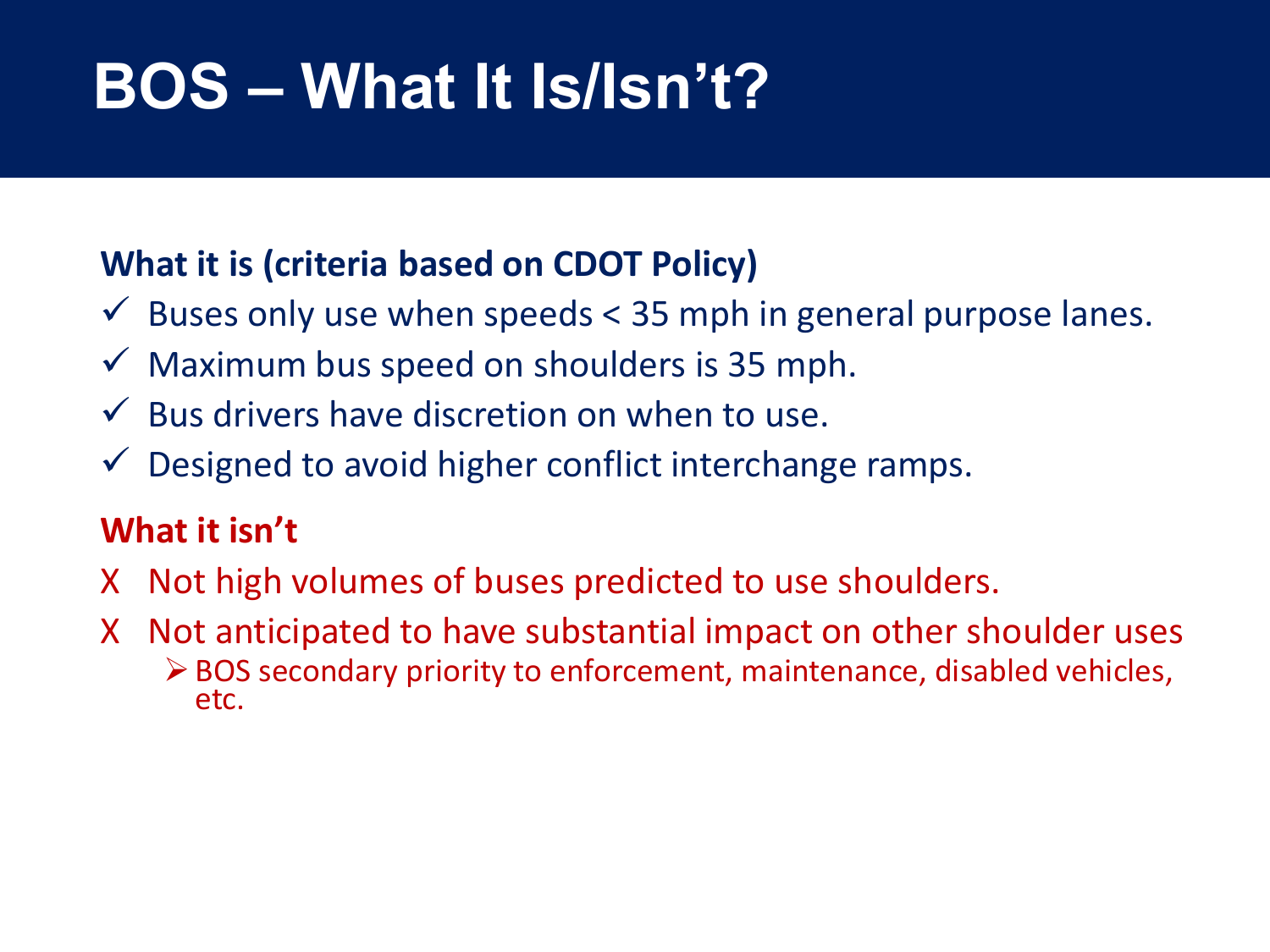### **Safety – Done and left undone**

• ISATe analysis was conducted in the study area predicted negligible change in road crashes if general purpose traffic lanes were narrowed to widen shoulders to permit BOS operations.

• It should be noted that the study did not conduct detailed safety analysis of elements of the BOS options such as bus merge and diverge points, which may have road safety implications.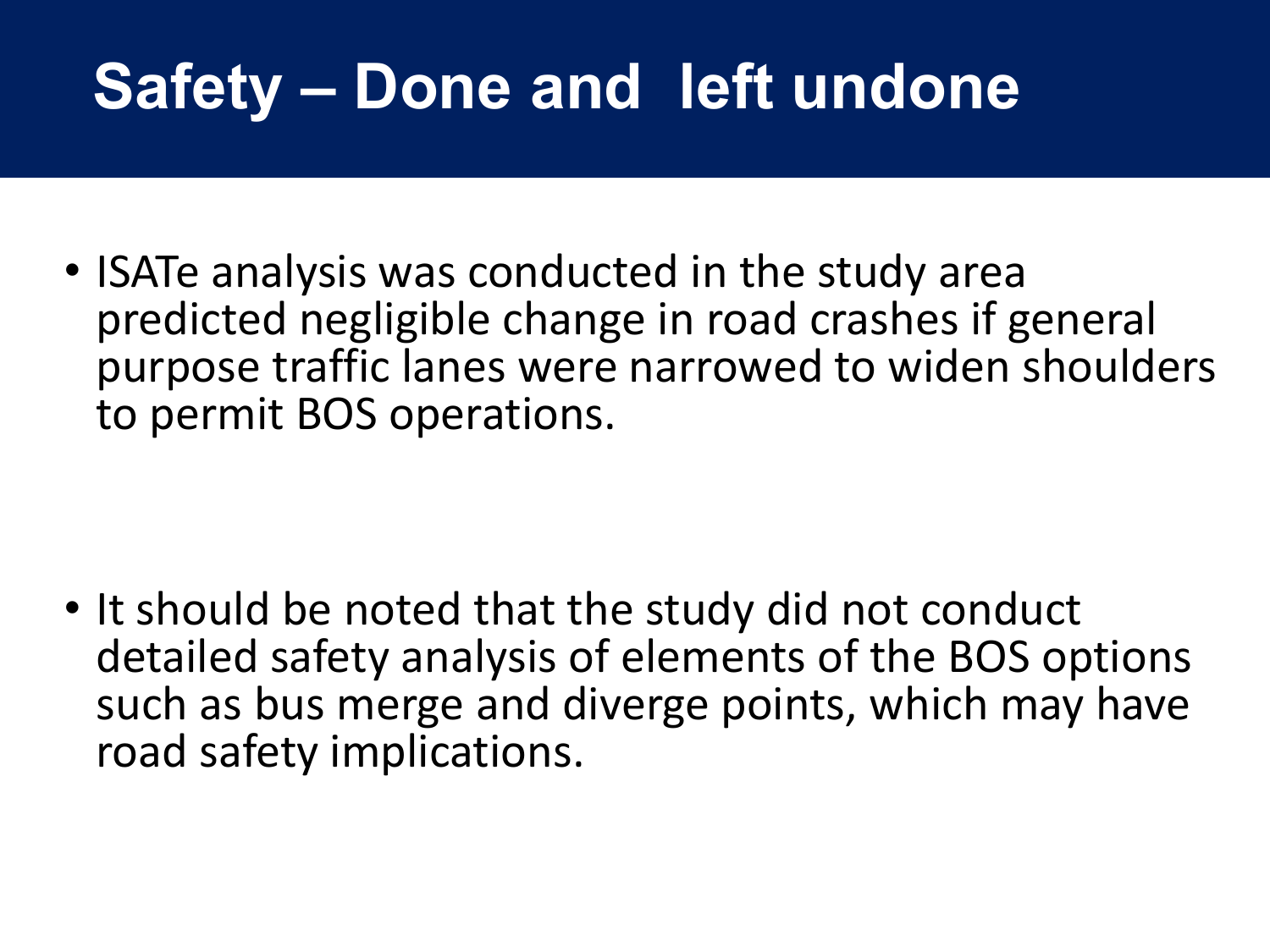### **ISATe Analysis**

#### Table 4.7: ISATe Road Crash Analysis

|      |                                                     | <b>ISATe analysis output</b> |       |            |       |                      |        |                                    |            |                      |            |
|------|-----------------------------------------------------|------------------------------|-------|------------|-------|----------------------|--------|------------------------------------|------------|----------------------|------------|
|      |                                                     | <b>Fatal &amp; Injury</b>    |       | <b>PDO</b> |       | <b>Total crashes</b> |        | <b>Predicted change in crashes</b> |            |                      |            |
| Seg. | <b>Limits</b>                                       | Exist.                       | Mod.  | Exist.     | Mod.  | Exist.               | Mod.   | <b>F&amp;I</b>                     | <b>PDO</b> | Total (%)            | <b>CMF</b> |
| 1    | $I-25: Yale$<br>Ave. to<br>Lincoln St.              | 299.7                        | 296.9 | 768.6      | 765.6 | 1068.3               | 1062.5 | $-2.8$                             | $-3.0$     | $-5.8$<br>$(-0.5%)$  | 0.995      |
| 3    | $I-25: Park$<br>Ave. to<br>58th Ave.                | 99.5                         | 98.9  | 250.6      | 250.6 | 350.1                | 349.5  | $-0.6$                             | 0.0        | $-0.6$<br>$(-0.2\%)$ | 0.998      |
|      | $1-25:1-76$<br>to US 36                             | 48.6                         | 48.4  | 109.5      | 109.3 | 158.1                | 157.7  | $-0.2$                             | $-0.2$     | $-0.4$<br>$(-0.3%)$  | 0.997      |
|      | <b>US 36:</b><br>Pecos St.<br>to<br><b>Broadway</b> | 53.8                         | 53.4  | 130.1      | 129.0 | 183.9                | 182.4  | $-0.4$                             | $-1.1$     | $-1.5$<br>$(-0.8%)$  | 0.992      |